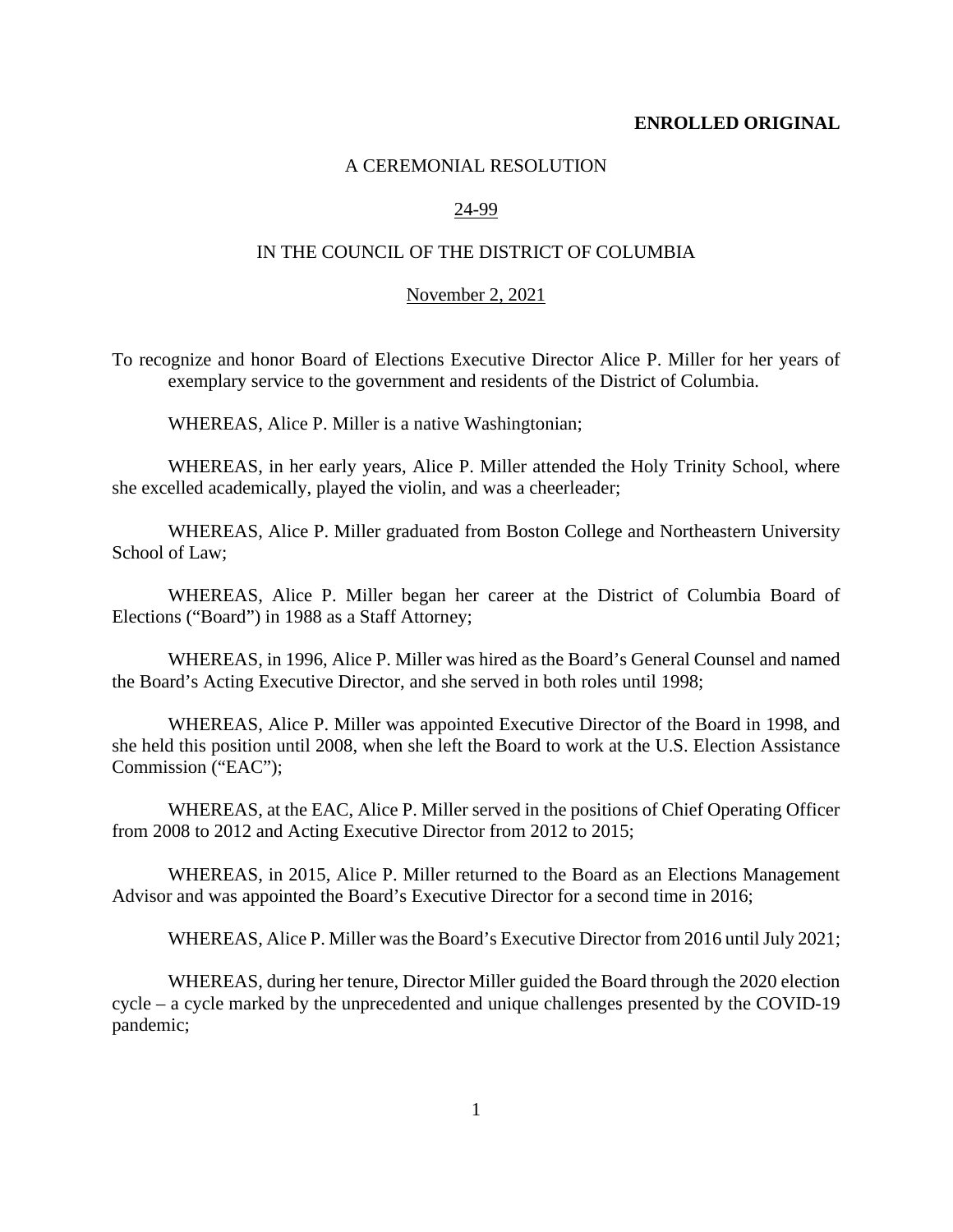#### **ENROLLED ORIGINAL**

WHEREAS, under Director Miller's leadership, the Board rose to the occasion, implementing new and innovative programs to protect the health of District voters, while increasing access to the polls;

WHEREAS, Director Miller moved quickly and diligently to stand up a system of all-mail balloting, which included mailing ballots to all voters, acquiring ballot drop boxes, and operating Vote Centers for in-person voting during early voting and on election day;

WHEREAS, as a result of Director Miller's hard work, the District was able to hold safe and secure elections during the public health emergency;

WHEREAS, Director Miller's qualifications have been nationally recognized by her peers;

WHEREAS, Director Miller has served as President of the National Association of State Election Directors; member of the federal Advisory Committee on Elections; member of the Technical Guidelines Committee for Elections Systems; and member of the Standards Board for the EAC;

WHEREAS, Director Miller currently serves as a member of the Board of Directors for the Election Center, a national association representing election officials, where she has been elected a Lifetime Member by its Board of Directors;

WHEREAS, Director Miller has been credited with implementing the first statewide dualvoting process in every precinct in the jurisdiction – a process since implemented in many jurisdictions nationally; the District continues to use this process today, which allows voters to select either paper or electronic methods of in-person voting;

WHEREAS, Director Miller has earned the admiration and respect of past and current colleagues at the Board, and she is regarded as a caring, motivating, inspirational, and hands-on leader, never asking her staff to do that which she would not do herself;

WHEREAS, Director Miller's daily actions and attitude demonstrate her commitment to the Board and its staff's continued growth and success;

WHEREAS, Director Miller announced her retirement in July of 2021 but is continuing in her service to the Board as a Senior Policy Advisor during the transition; and

WHEREAS, Director Miller has been married to Linzell Miller for 38 years, and they have 2 children, Kyle and Kara, and 2 grandchildren, 2-year-old twins Logan and Mason.

RESOLVED, BY THE COUNCIL OF THE DISTRICT OF COLUMBIA, that this resolution may be cited as the "Alice P. Miller Recognition Resolution of 2021".